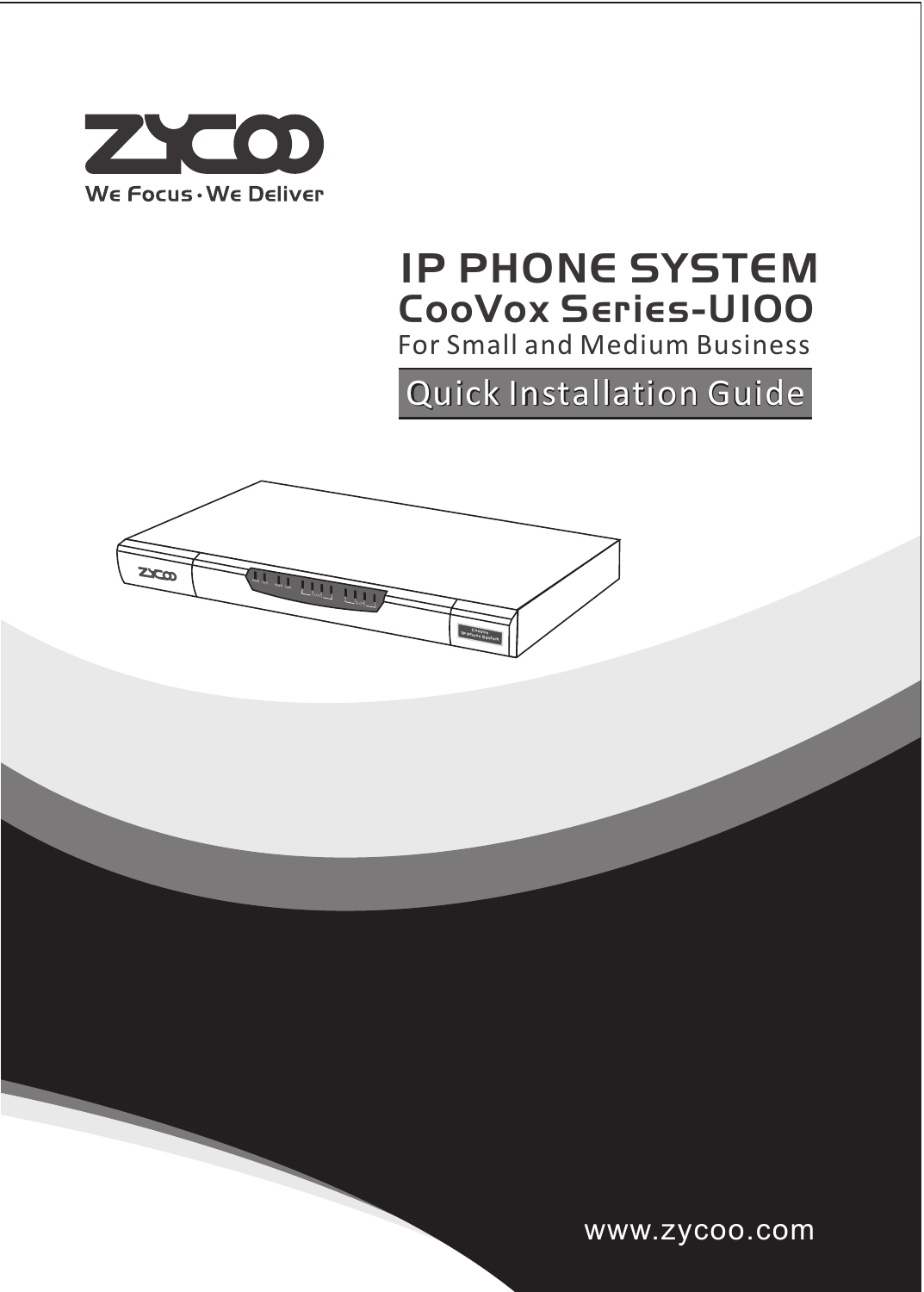## **Table of Contents**

| 2.1 Safety Precautions <b>CONSUMER</b> 2.1 Safety Precautions <b>CONSUMER</b>    |  |
|----------------------------------------------------------------------------------|--|
|                                                                                  |  |
| 2.3 Product Installation manufactured and 07                                     |  |
| 2.4 Physical Connection <b>Connection</b> 2.4 Physical Connection                |  |
| 2.5 LED Definitions <b>William Communities</b> 2.5 LED Definitions <b>Manual</b> |  |
| 3 Basic System Configuration manufactured and 12                                 |  |
|                                                                                  |  |
| 3.2 Network Configuration <b>Configuration</b> 13                                |  |
| 3.3 Choose the Module <b>Commission and Street and August</b> 24                 |  |
| 3.4 Reset to factory manufactured and 15                                         |  |
| 4 Further Configuration manufactured and 15                                      |  |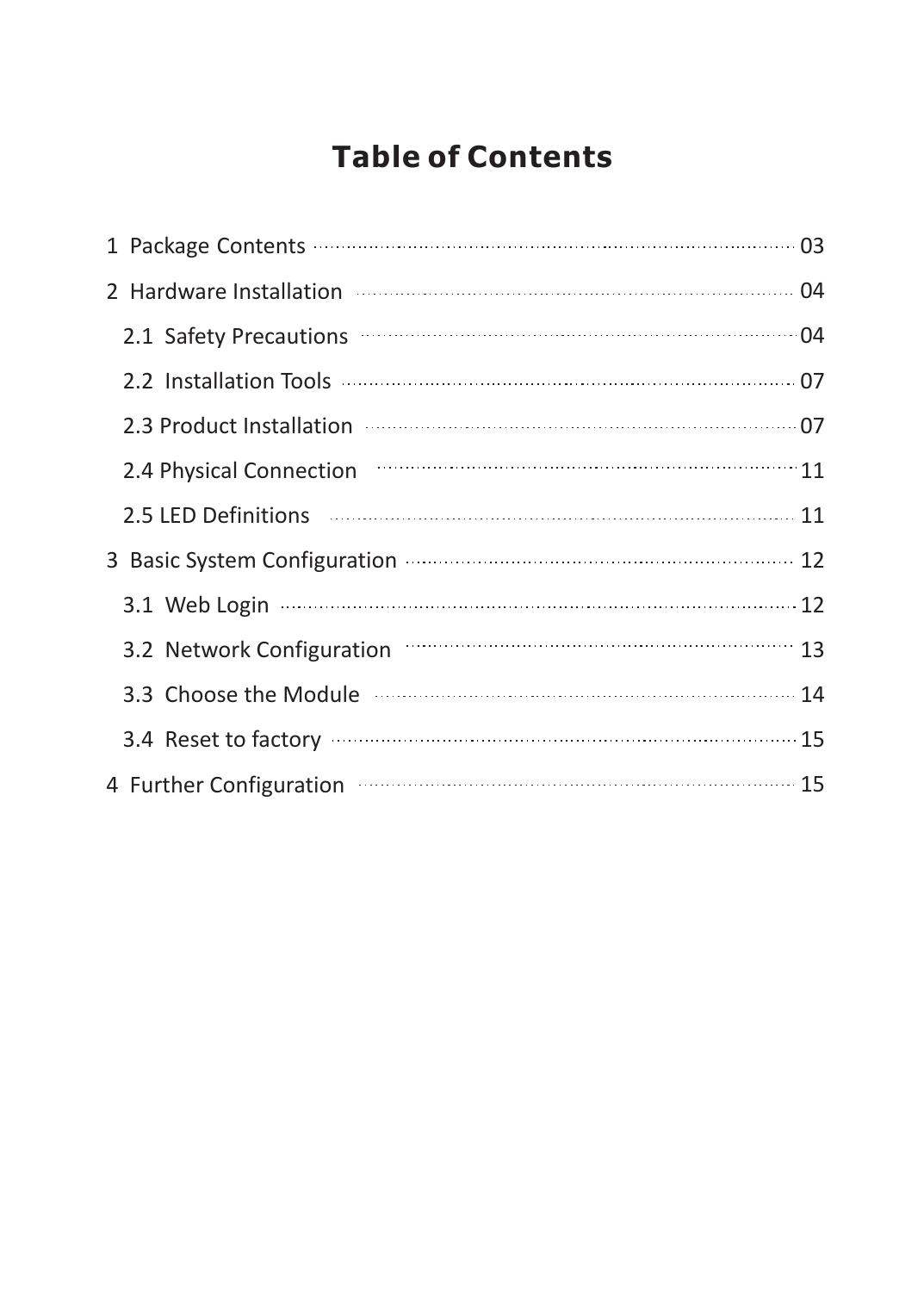# **1 Package Contents**

Thank you for purchasing ZYCOO IP phone system. These are the items included with your IP phone system purchase:

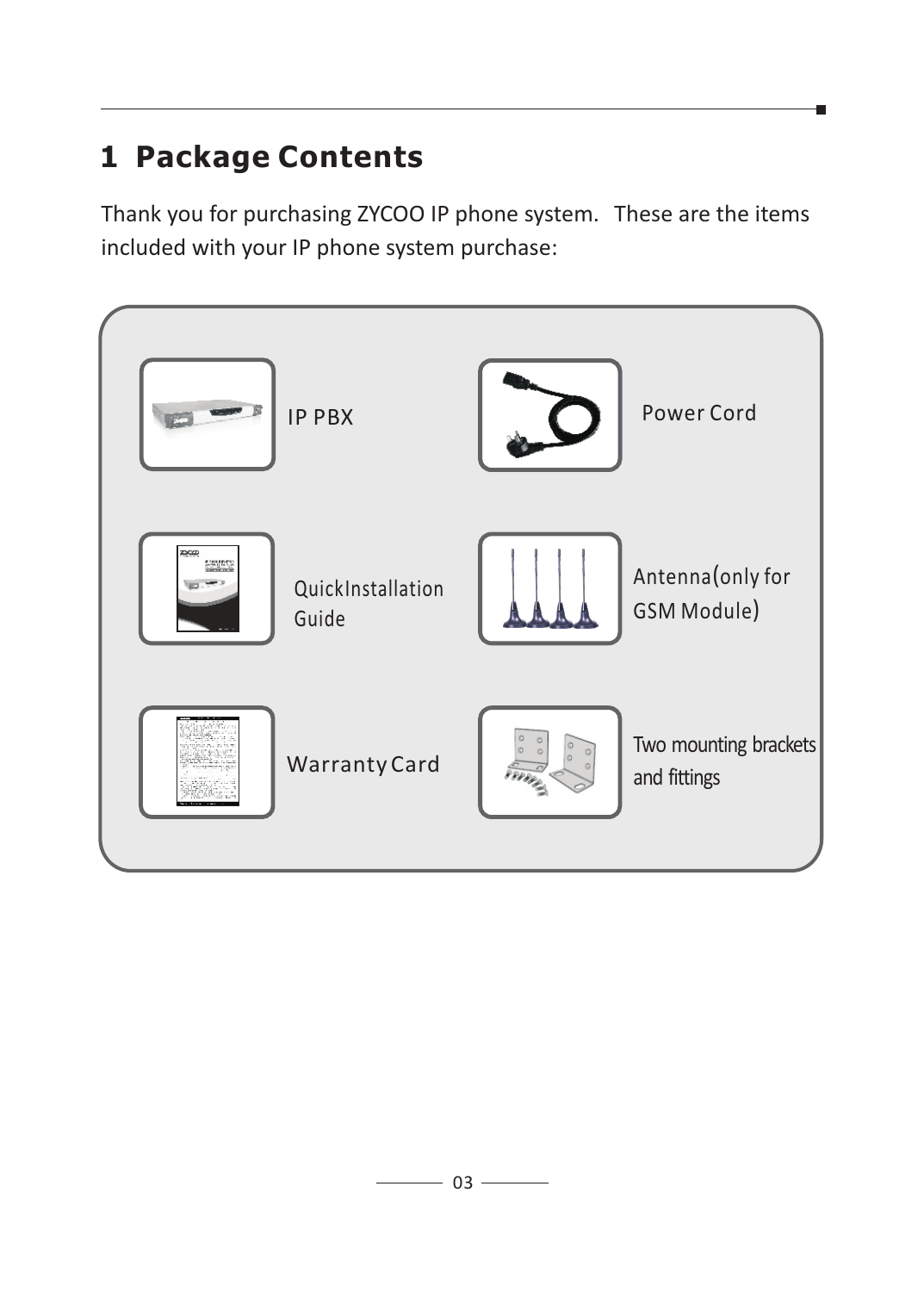# **2 Hardware Installation**

The followings are instructions for setting up ZYCOO CooVox-U100 IP PBX. Please refer to the illustration and follow the simple steps below to quickly install your IP phone system.

### **2.1 Safety Precautions**

#### **Notes:**

To avoid any device damage and bodily injury caused by improper use, please observe the following rules.

- Keep the power off during the installation.
- Wear an ESD-preventive wrist strap, and make sure that the wrist strap has a good skin contact and is well grounded.
- Use only the power cord provided with IP PBX.
- Make sure that the supply voltage matches the specifications indicated on the rear panel of IP PBX.
- Confirm not to bring about the overload of power circuit before turning on the power of IP PBX, to avoid the unnecessary damage.
- $\blacksquare$  To avoid the electric accident, do not open or remove the cover of IP PBX when it is working as well as off the power.
- Before cleaning the device, cut off the power supply. Do not clean it by the waterish cloth, and never use any other liquid cleaning method.

#### **Site Requirements**



- 04 -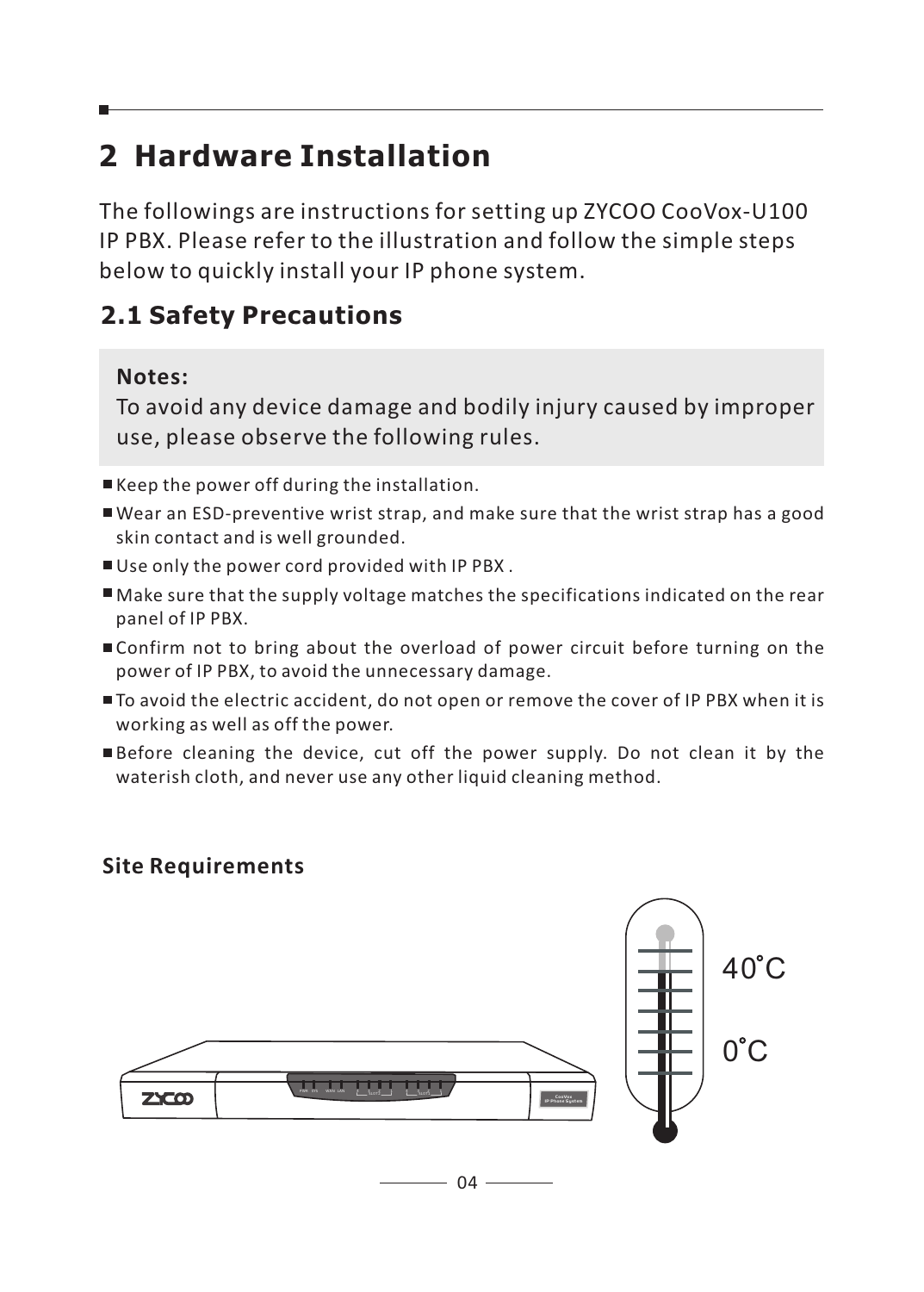To ensure normal operation and long service life of the device, please install it in an environment that meets the requirements described in the following subsection. Please keep a proper temperature and humidity in the equipment room. Too high/low humidity may lead to bad insulation, electricity leakage, mechanical property changes and corrosions. Too high temperature may accelerate aging of the insulation materials and can thus significantly shorten the service life of the device. For normal temperature and humidity of the device, please check the following table.

| Environment | Temperature | Humidity                 |
|-------------|-------------|--------------------------|
| Operating   | 0°C~40°C    | 10%~90%RH Non-condensing |
| Storage     | -40°C~70°C  | 5%~90%RH Non-condensing  |



The dust accumulated on IP PBX can be absorbed by static electricity and result in poor contact of metal contact points. Some measures have been taken for the device to prevent static electricity, but too strong static electricity can cause deadly damage to the electronic elements on the internal circuit board. To avoid the effect of static electricity on the operation of IP PBX, please attach much importance to the following items:

- Dust the device regularly, and keep the indoor air clean.
- Keep the device well grounded and ensure static electricity has been transferred.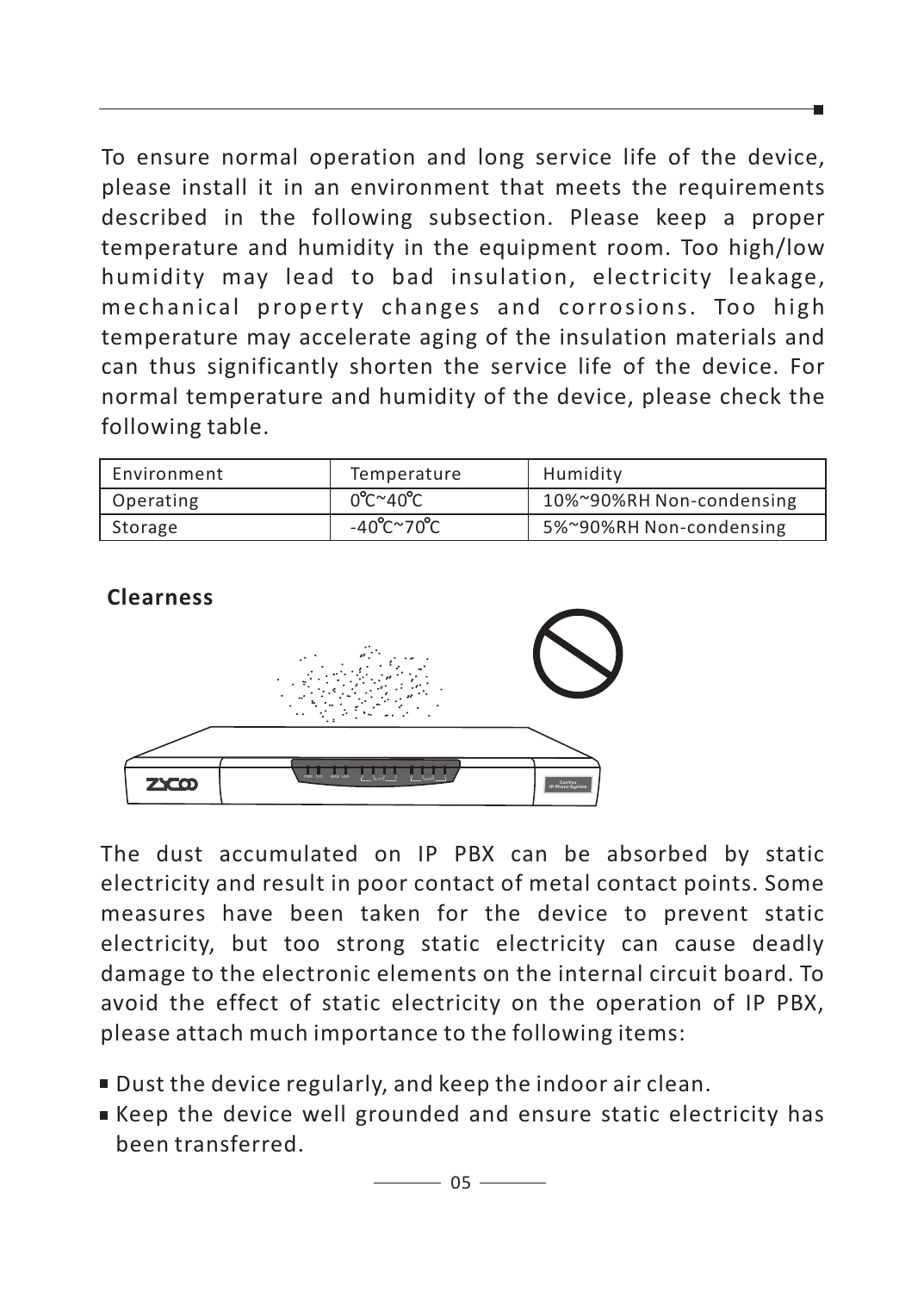**Electromagnetic Interference**



Electronic elements including capacitance and inductance on the device can be affected by external interferences, such as conducted emission by capacitance coupling, inductance coupling, and impedance coupling. To decrease the interferences, please make sure to take the following measures:

- Use the power supply that can effectively filter interference from the power grid.
- Keep the devices far from high-frequency, strong-current devices, such as radio transmitting station.
- Use electromagnetic shielding when necessary.



Extremely high voltage currents can be produced instantly when lightning occurs and the air in the electric discharge path can be

instantly heated up to  $20,000^{\circ}$ C. As this instant current is strong enough to damage electronic devices, more effective lightning protection measures should be taken: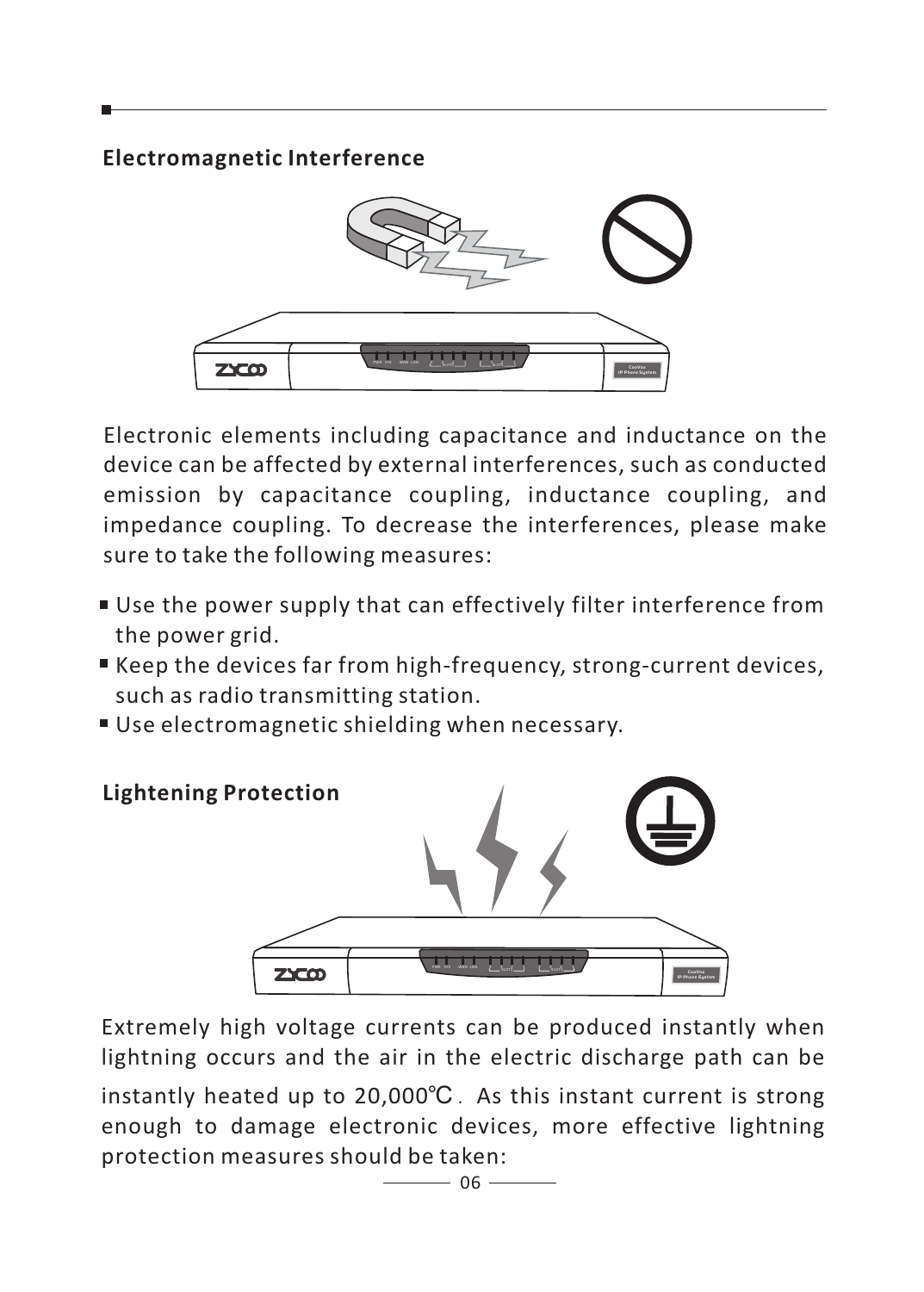- Ensure the rack and devices are well earthed.
- Make sure the power socket has a good contact with the ground.
- Keep a reasonable cabling system and avoid induced lightning.
- Use the signal SPD (Surge Protective Device) when wiring outdoor.

**Note:** the device is specially designed for the usage of communication operators' computer room; please obey the following requirements for installation and maintenance.

### **2.2 Installation Tools**

- Phillips screwdriver
- **ESD-preventive wrist wrap**
- Cables

## **2.3 Product Installation**

#### **Module Installation**



This IP PBX can support installing two extension modules at the same time.

Optional modules are as follows.

- ■4FXS Module ■4FXO Module
- ■2FXOS Module
- 2GSM Module
- ■4GSM Module
- ■4BRI Module

■1E1/T1 Module

1.Check if the module is clean and intact.

2.Please ensure power of IP PBX is cut off.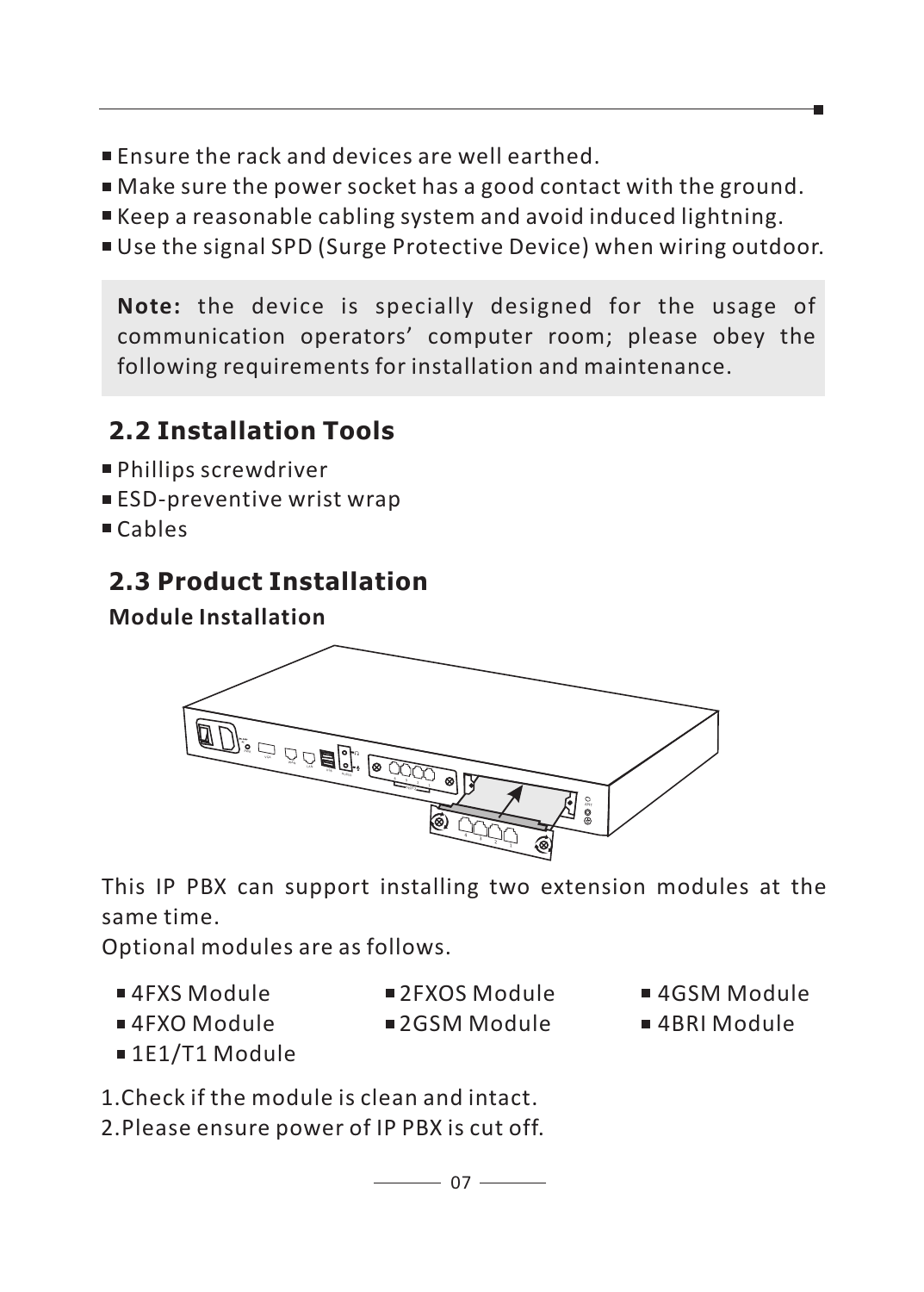3.Please ensure the direction of the module is correct (ZYCOO-logo side up).

4.Push the module into the module slot through the guide rail.

5.Tighten the locking screws on the both ends of the module.

#### **Notes:**

- Do not touch any device on the module, just to prevent the module from being damaged by static electricity.
- This operation must be done with power cut off. The module does not support hot- plugging.

#### **Rack Installation**

To install the device in an EIA standard-sized, 19-inch rack, follow the instructions described below:

1.Check the grounding and stability of the rack.

2.Secure the supplied rack-mounting brackets to each side of the device with supplied screws as illustrated in the following figure.



3.Install IP PBX to the right place in the rack, and then attach the brackets to the device.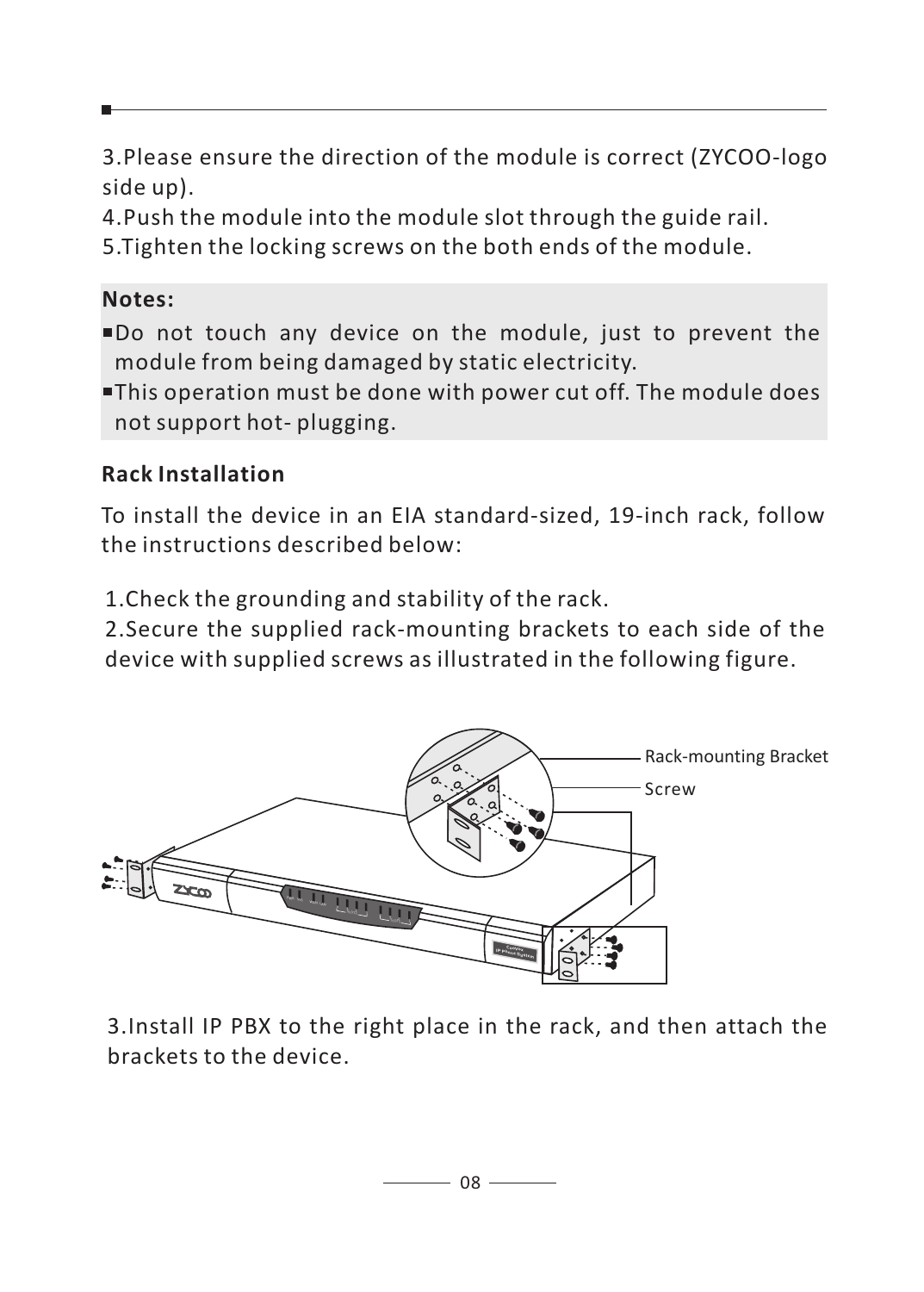

4.After the brackets are attached to the device, use suitable screws (not provided) to secure the brackets to the rack, as illustrated in the following figure.

#### **Notes:**

- Please ensure the correct installation for the grounding of the rack, which is the most important guarantee of avoiding ESD, electricity leakage, lightening, and electromagnetic interference;
- Please mount devices in sequence from the bottom to top of the rack to avoid overloading;
- Please avoid any heavy thing placed on the device to avoid any unexpected accidents;
- Please ensure heat dissipation and air circulation.

#### **Connect to Ground**

Connecting the device to ground is to quickly release the lightning over-voltage and over-current of the device, which is also a necessary measure to protect the body from electric shock.

In different environments, the device may be grounded differently. Two measures are given in the following, of which the Grounding bar is better for the protection of lightening. Users can try to choose the most appropriate measure according to different situation.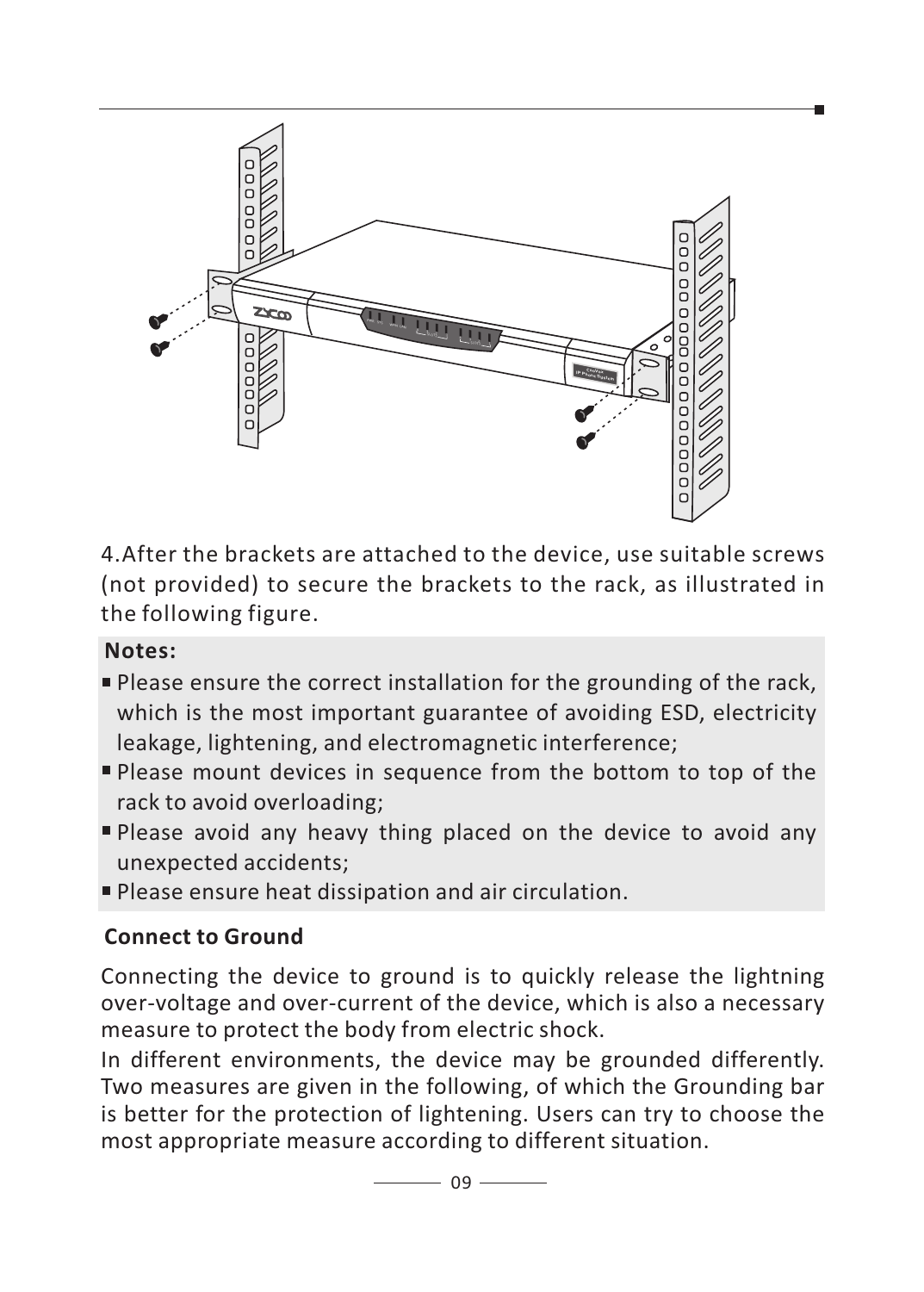■If CooVox-U100 IP PBX is installed in the computer room, and the room has dedicated Grounding bar, then the using of ground wire to connect the device with the Grounding bar is put to the first consideration as shown in the following figure.



#### **Notes:**

If you intend to connect the device to the ground via the PE (Protecting Earth) cable of AC power cord, please make sure the PE (Protecting Earth) cable in the electrical outlet is well grounded in advance.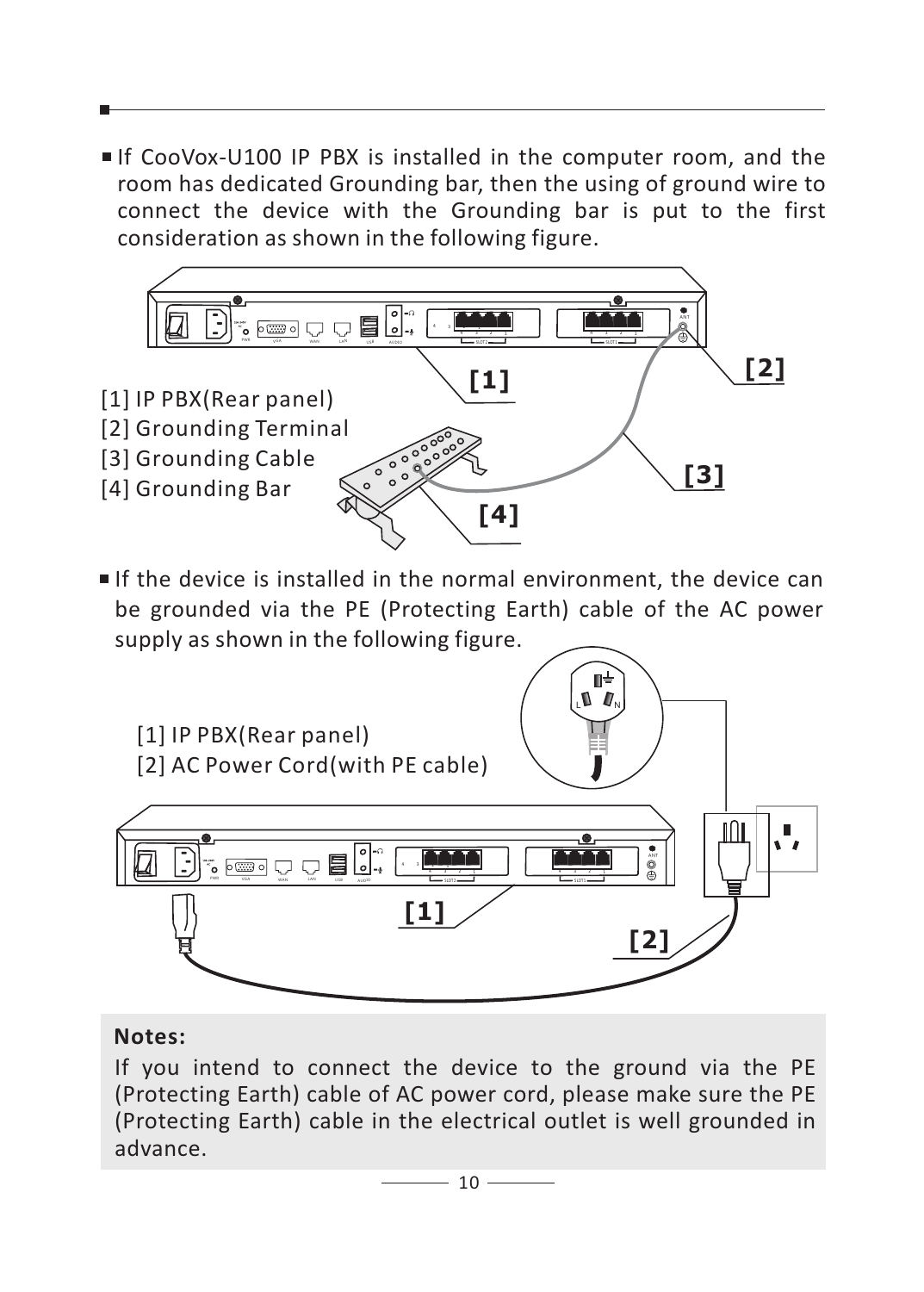## **2.4 Physical Connection CooVox-U100** Ø <u>s sa ng Bin</u> <sup>1</sup> <sup>2</sup> <sup>3</sup> <sup>4</sup> <u>taal</u> ANT  $\rightarrow$ Power Router PSTN

### **2.5 LED Definitions**

| Indication     | <b>Function</b>      | <b>Status</b>       |                |              | <b>Explaination</b>           |
|----------------|----------------------|---------------------|----------------|--------------|-------------------------------|
|                |                      | On                  |                |              | Power On                      |
| <b>PWR</b>     | Power Status         | Off                 |                |              | Power Off                     |
|                |                      |                     | Blink          |              | <b>System Works</b>           |
| <b>SYS</b>     | <b>System Status</b> |                     | Off            |              | <b>System Fails</b>           |
| ETH            | Data Status          |                     | Blink          |              | Data Transport                |
|                |                      |                     | Off            |              | No Data Transport             |
|                |                      | Green<br><b>FXS</b> |                |              | <b>Module Loading Success</b> |
|                |                      |                     |                | Blink        | <b>Channel Ringing</b>        |
|                |                      |                     |                | Off          | Module Loading Failure        |
|                |                      |                     |                | Red          | <b>Module Loading Success</b> |
|                |                      | <b>FXO</b>          |                | <b>Blink</b> | <b>Channel Ringing</b>        |
|                |                      |                     |                | Off          | Module Loading Failure        |
|                |                      |                     |                | Red          | <b>Module Loading Success</b> |
|                |                      | <b>GSM</b>          |                | <b>Blink</b> | <b>Channel Ringing</b>        |
|                |                      |                     |                | Off          | Module Loading Failure        |
|                |                      |                     | L1             | Red          | <b>Module Loading Success</b> |
| $1-4(SLOT1/2)$ | SLOT1/2 Status       |                     |                | Off          | Module Loading Failure        |
|                |                      |                     | L2             | Red          | CPE signal                    |
|                |                      |                     |                | Green        | NET signal                    |
|                |                      | E1/T1               |                | Off          | No signal                     |
|                |                      |                     | L <sub>3</sub> | Red          | SS7 signal                    |
|                |                      |                     |                | Green        | MFCR2 signal                  |
|                |                      |                     |                | Off          | No signal                     |
|                |                      |                     |                | Red          | Disconnected/Alarm            |
|                |                      |                     | L4             | Green        | Connected/No Alarm            |
|                |                      |                     |                | Red          | <b>TE Mode</b>                |
|                |                      | <b>BRI</b>          |                | Green        | NT Mode                       |
|                |                      |                     |                | Off          | Module Loading Failure        |

 $-11-$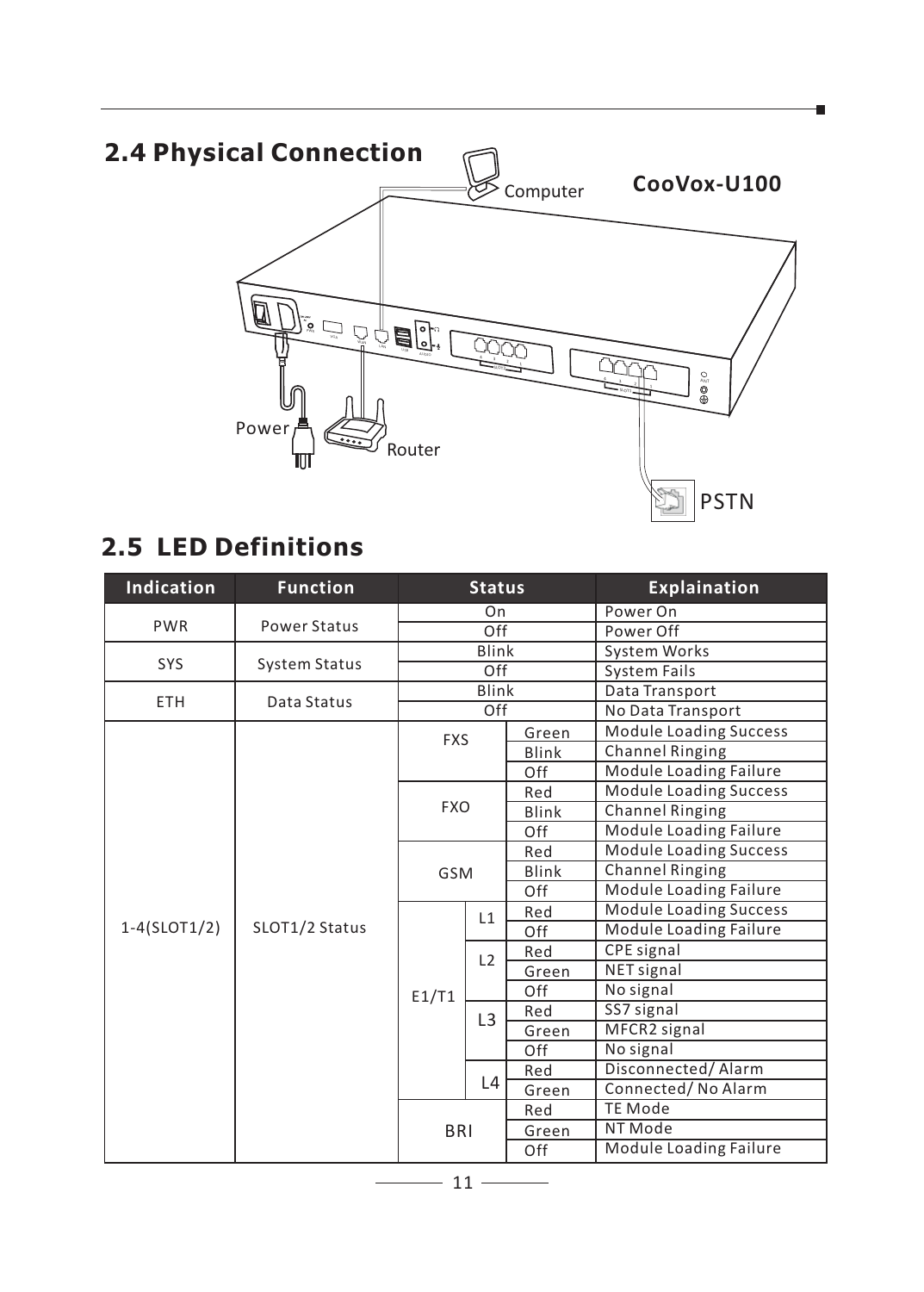# **3 Basic System Configuration**

### **3.1 Web Login**

- Step 1. Connect a computer and the CooVox device in the same network. IP address is usually in the 192.168.10.X segment.
- Step 2. Start a web browser. To use the user interface, you need a PC with Internet Explorer (version 7.0 or higher), Firefox, Chrome.
- Step 3. Enter the default address "http://192.168.10.100:9999" of the CooVox device into the URL address box.
- Step 4. Enter the default username (admin) and password (admin). Then click "Login" to enter the Web-based user interface.

| <b>ZYCOD</b> IP PHONE SYSTEM<br>WE FOCUS WE DELIVER<br>Username:<br>Password:<br>English<br>Language:<br>$\checkmark$<br>Login |  |  |
|--------------------------------------------------------------------------------------------------------------------------------|--|--|
|                                                                                                                                |  |  |
|                                                                                                                                |  |  |
|                                                                                                                                |  |  |
|                                                                                                                                |  |  |
|                                                                                                                                |  |  |
|                                                                                                                                |  |  |

Default WAN IP address: 192.168.1.100 Default LAN IP address: 192.168.10.100 Default Username: admin Default Password: admin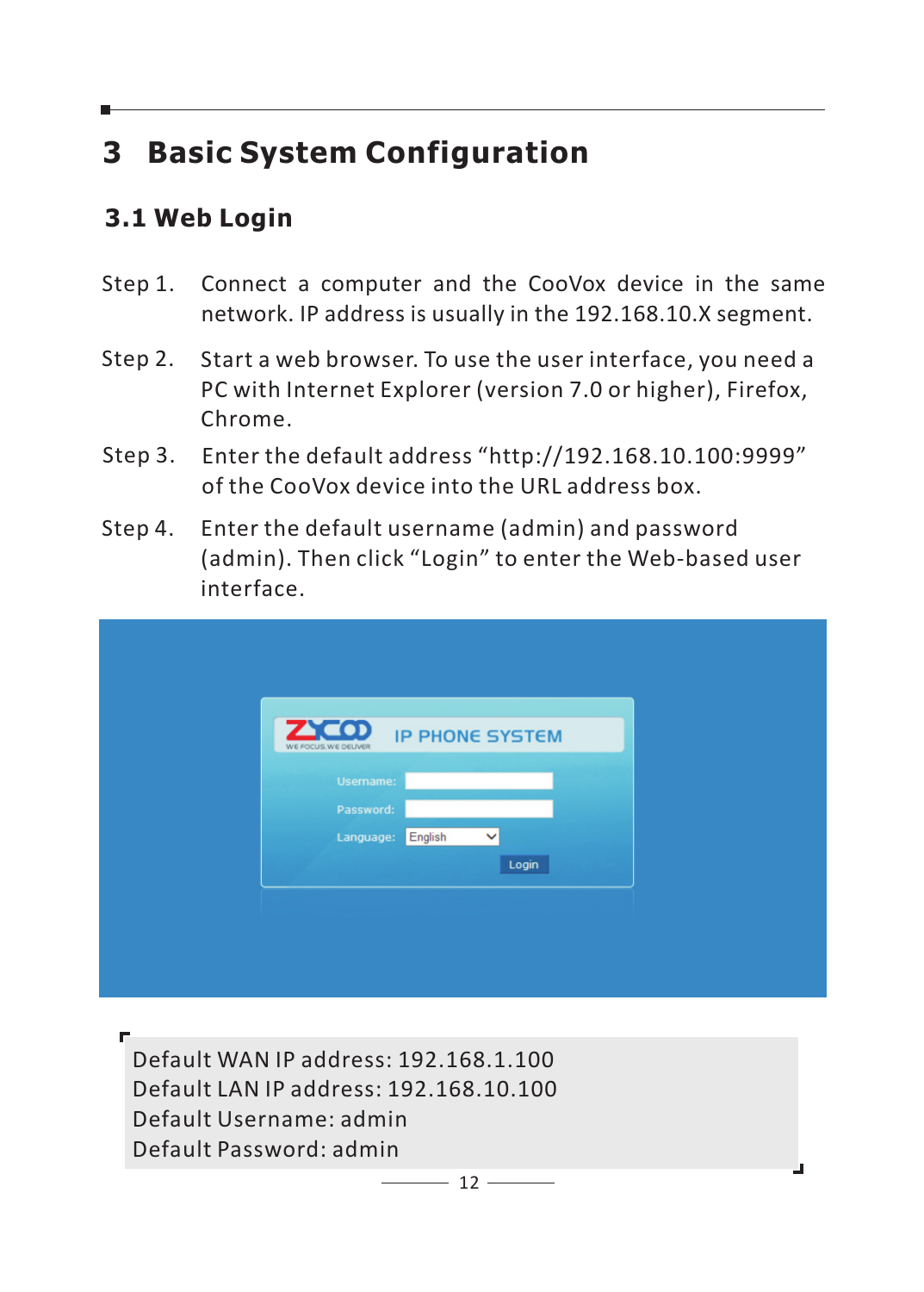### **3.2 Network Configuration**

Step 1. Go to Network Settings  $\rightarrow$  Network

| $\triangleright$ Home   | <b>Network</b>        |                            |                      |                            |                            |  |
|-------------------------|-----------------------|----------------------------|----------------------|----------------------------|----------------------------|--|
| • Operator              |                       | <b>IPv4 Settings</b>       | <b>IPv6 Settings</b> |                            | <b>VLAN Settings</b>       |  |
| <b>Basic</b>            |                       |                            |                      |                            |                            |  |
| <b>Inbound Control</b>  | <b>WAN Port Setup</b> |                            |                      |                            |                            |  |
| Advanced                |                       |                            | IP Assign:           | Static $\vee$              |                            |  |
| <b>Network Settings</b> |                       |                            | Hostname:            | $Coovox-U100$              |                            |  |
| · Network               |                       |                            |                      | IP Address: 192.168.1.100  |                            |  |
| Static Routing          |                       |                            |                      | Subnet Mask: 255.255.255.0 |                            |  |
| <b>VPN Server</b>       |                       |                            |                      | Gateway: 192.168.1.1       |                            |  |
| <b>VPN</b> Client       |                       |                            |                      | Primary DNS: 8.8.8.8       |                            |  |
|                         |                       |                            | Alternate DNS:       |                            |                            |  |
| DHCP Server             | <b>LAN Port Setup</b> |                            |                      |                            |                            |  |
| DDNS Settings           |                       |                            |                      |                            |                            |  |
| SNMPv2 Settings         |                       | IP Address: 192.168.10.100 |                      |                            | Subnet Mask: 255.255.255.0 |  |
| ▶ Troubleshooting       |                       | IP AddressV1:              |                      | Subnet MaskV1:             |                            |  |
| Security                |                       | IP AddressV2:              |                      | Subnet MaskV2:             |                            |  |
| Report                  |                       |                            | Save                 | Cancel                     |                            |  |
| System                  |                       |                            |                      |                            |                            |  |

#### Step 2. Configure the network information

There are three types of network connection. They are Static, DHCP, PPPoE(Point-to-Point Protocol over Ethernet). You can find detail settings in the user manual.

| <b>WAN Port Setup</b>                              |                                                                                                     |
|----------------------------------------------------|-----------------------------------------------------------------------------------------------------|
| IP Assign:<br>Hostname:<br>IP Address:             | <b>Static</b><br><b>DHCP</b><br>PPPoE<br>192.168.1.100<br>Subnet Mask: 255.255.255.0<br>192.168.1.1 |
| Gateway:<br>Primary DNS: 8.8.8.8<br>Alternate DNS: |                                                                                                     |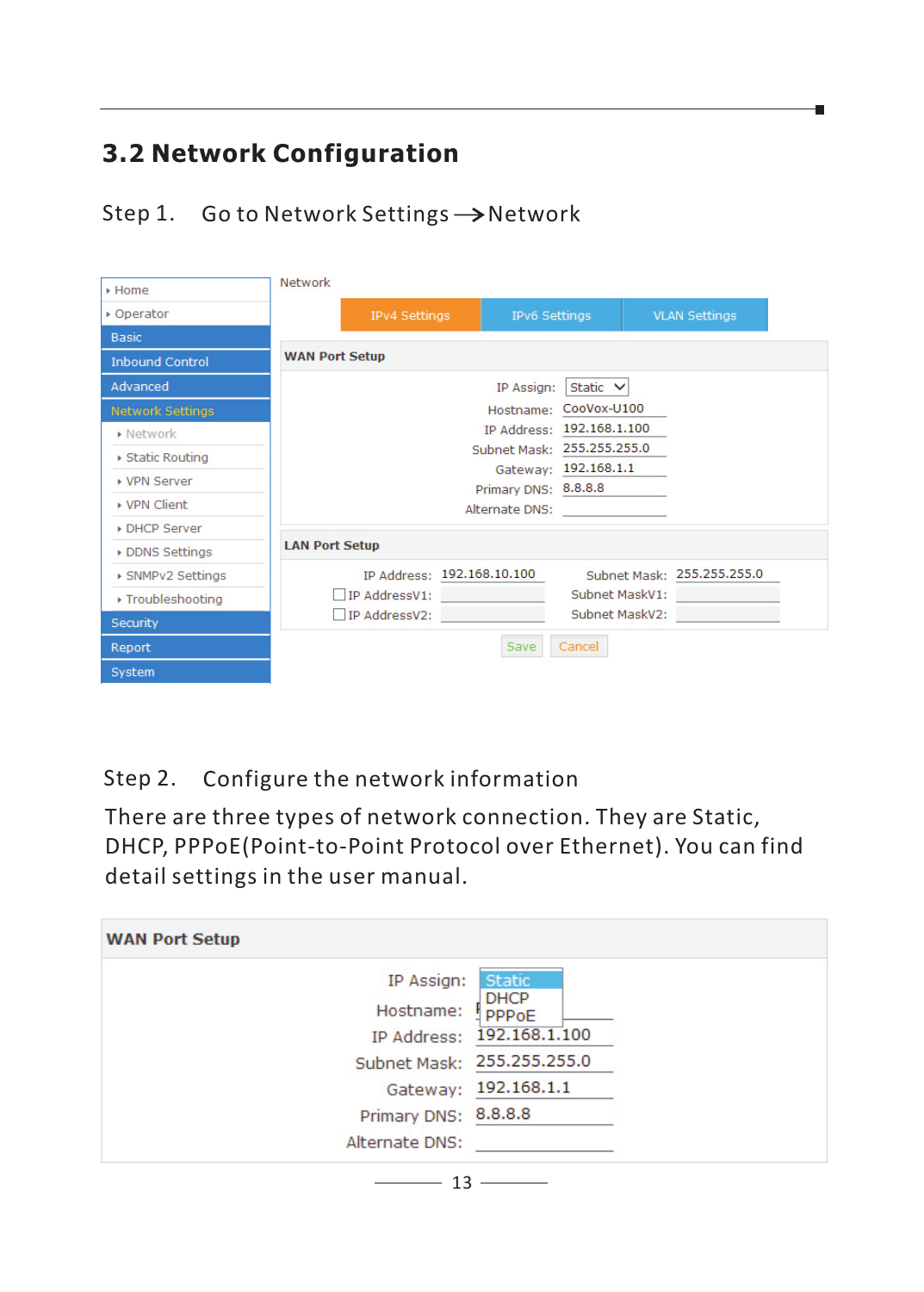## **3.3 Choose the Module**

Go to System  $\rightarrow$  Module Settings

When using the module except FXO/FXS/GSM, you need to set the module parameters with the below page.

| SLOT <sub>1</sub> |      |               |  |
|-------------------|------|---------------|--|
| Module Type:      |      | FXS/FXO/GSM V |  |
|                   | Save | Cancel        |  |
|                   |      |               |  |

Module Type: Select the module type of the device slot.

- FXS/FXO/GSM module Default type. You don't need set anything for these modules.
- E1/T1 module

| Module Type:           | E1/T1<br>w   |
|------------------------|--------------|
| <b>E1/T1 Settings:</b> |              |
| Mode:                  | $E1$ $\vee$  |
| Signalling:            | $CPE$ $\vee$ |
| Framing:               | $CCS$ $\vee$ |
| Coding:                | HDB3 $\vee$  |
| CRC4:                  | ↵            |

#### ISDN BRI module

| Module Type:<br><b>BRI Settings:</b> | <b>ISDN BRI</b> |
|--------------------------------------|-----------------|
| Type of Port 1:                      | TE V            |
| Type of Port 2:                      | TE V            |
| Type of Port 3:                      | TE V            |
| Type of Port 4:                      | TE V            |
|                                      | Cancel<br>Save  |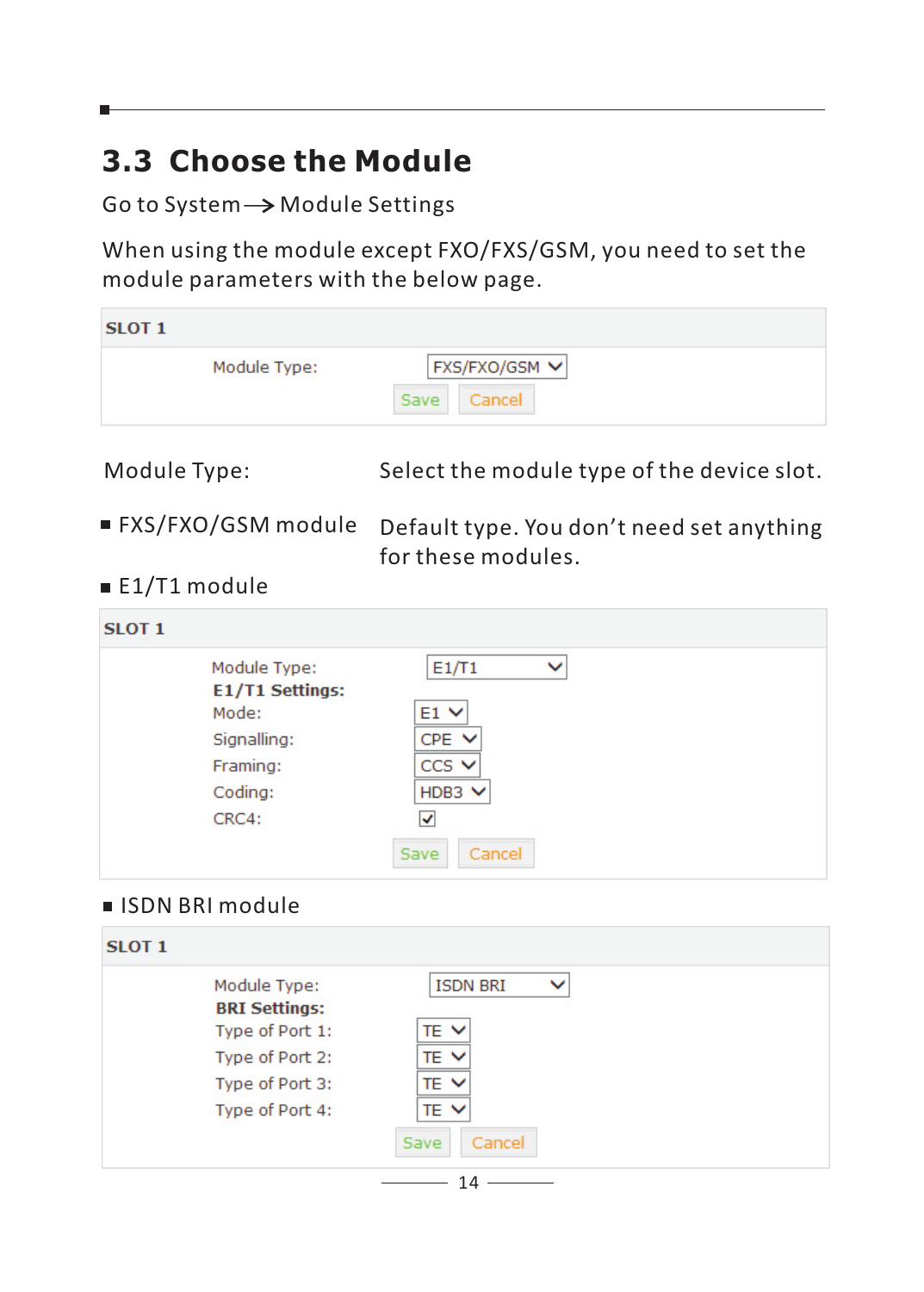## **3.4 Reset to factory**

To reset the IP address to the default IP Address "192.168.1.100" (ETH) or reset the login password to default value, press the hardware reset button at the front panel more than 5 seconds. After the device is rebooted, you can login the management WEB interface within the same subnet of 192.168.1.x.

Press the "Reset" button, and all the system data will be reset to default; so if possible, back up the configuration file before reset.

# **4 Further Configuration**

Thank you for the purchase of ZYCOO products. The above steps introduce simple configuration for CooVox – U100. For further configuration, please refer to the user manual. If you have other questions, please contact the local dealer or distributor from which you purchased this product.

You can also browse our online FAQ resource at the ZYCOO Web site first to check if it could solve your issue. If you need more support, please contact ZYCOO support team.

ZYCOO online FAQ: Http://www.zycoo.com/support

Support team mail address: support@zycoo.com

Copyright © Zycoo Co., Ltd. 2013